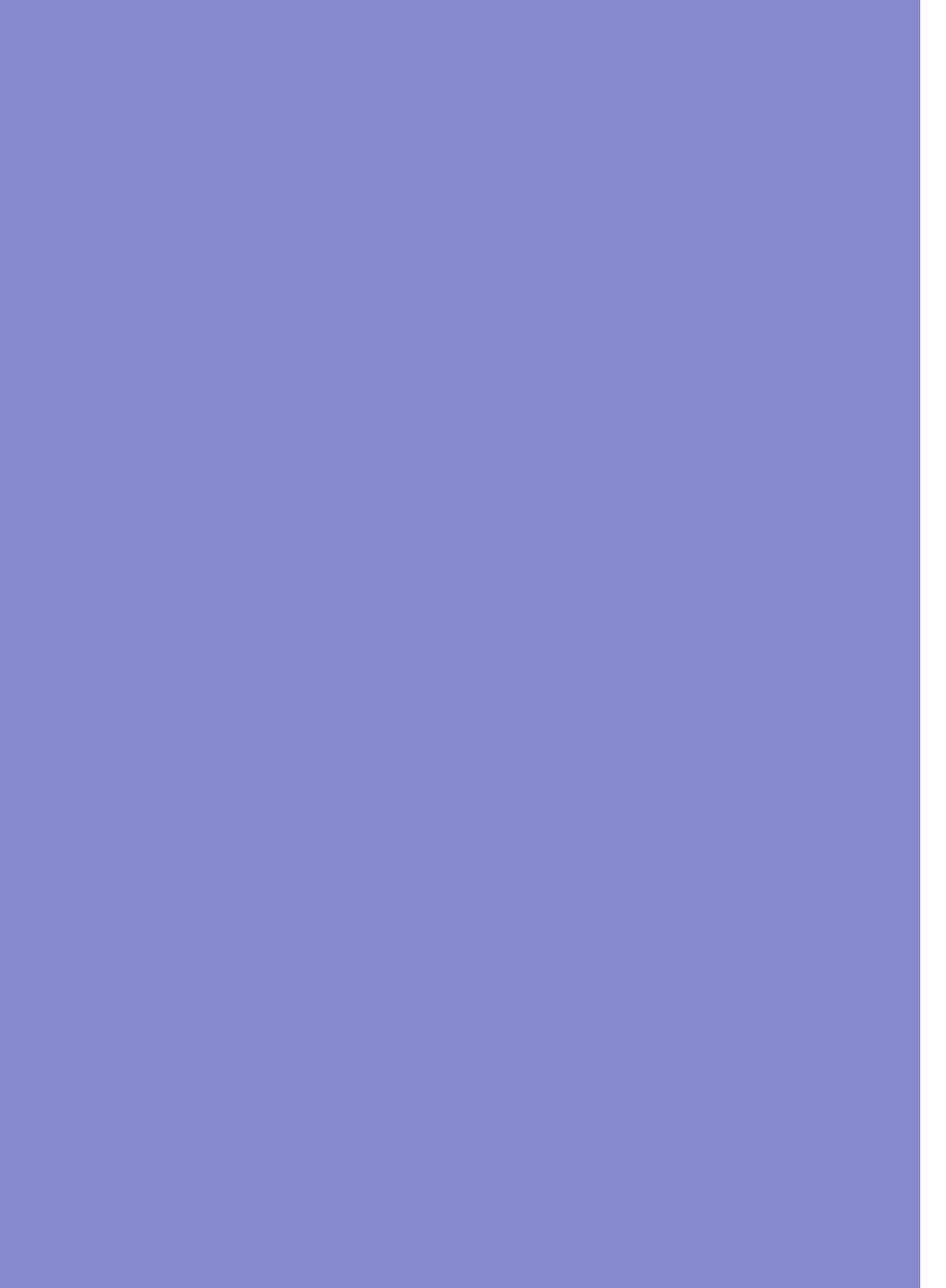### **Chapter - 1: Introduction and Audit Framework**

#### **1.1 Introduction**

Public healthcare delivery system in India is organised at three levels - primary, secondary and tertiary. The vast network of Sub-centres (SCs), Primary Health Centres (PHCs) and Urban Primary Health Centres (UPHCs), and Community Health Centres (CHCs) form the primary tier of Public healthcare delivery system for rural and urban population respectively. These health centres provide preventive and promotive services like immunisation, epidemic diagnosis, childbirth and maternal care, family welfare, *etc*. District Hospitals (DHs) serve as the secondary tier for rural and urban population. These hospitals handle treatment and management of diseases or medical conditions that require specialised care. Tertiary healthcare involves providing advanced and superspeciality services and is provided by medical institutions in urban areas, which are well equipped with sophisticated diagnostic and investigative facilities. The ascending levels of healthcare facilities are shown in the chart given below:



#### **1.2 Overview of Healthcare Facilities in Mizoram**

According to 2011 census, the total population of Mizoram stood at 10.97 lakh of which, 47.86*per cent* (5.25 lakh) lived in rural areas while 52.14 *per cent* (5.72 lakh) lived in urban areas.

The State of Mizoram has eight  $D Hs<sup>1</sup>$  and each  $DH$  is functioning under the administrative control and supervision of a Medical Superintendent (MS) who is assisted by a team of doctors, paramedics and other administrative staff. The State had one medical college at Aizawl.

Under the Constitution of India<sup>2</sup>, health is a State subject. The healthcare services in a State can be evaluated on the basis of the achievement against benchmark of health indicators *viz.,* Birth Rate (BR), Death Rate (DR), Total Fertility Rate (TFR), Maternal Mortality Rate (MMR), Infant Mortality Rate (IMR), *etc*. The status of a few important health indicators of Mizoram *vis-à-vis* National average as per NITI Aayog are shown in table-1.1.

<sup>1</sup> Aizawl CH, Lunglei DH, Serchhip DH, Mamit DH, Champhai DH, Kolasib DH, Lawngtlai DH and Siaha DH as of March 2019

<sup>2</sup> Sl. No. 6 under List-II of the Seventh Schedule to the Constitution of India (Article 246 of Part XI)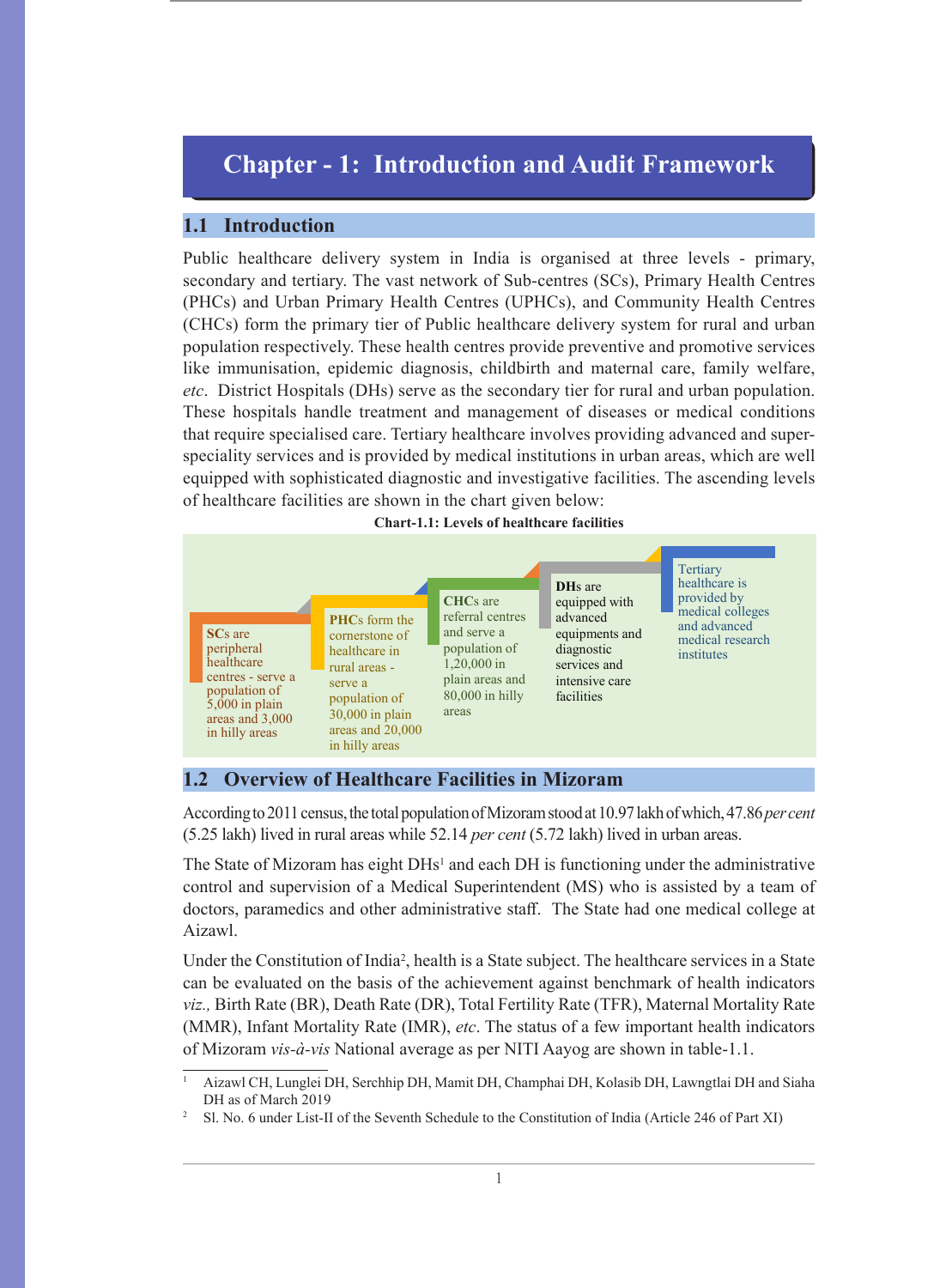| SI.<br>No. | <b>Health Indicator</b>              | <b>Mizoram</b> |           |           | <b>National</b> |       |      |
|------------|--------------------------------------|----------------|-----------|-----------|-----------------|-------|------|
|            |                                      | 2011           | 2016      | 2018      | 2011            | 2016  | 2018 |
|            | $BR$ (in <i>per cent</i> )           | 16.6           | 15.5      | 14.8      | 21.8            | 20.4  | 20.0 |
| 2.         | DR (in <i>per cent</i> )             | 4.4            | 4.2       | 4.1       | 7.1             | 6.4   | 6.2  |
| 3.         | TFR (in per cent)                    | 1.6            | <b>NA</b> | <b>NA</b> | 2.4             | 2.3   | 2.2  |
| 4.         | MMR (per lakh live birth)            | $-$ *          | $-$ *     | 135       | 178.0           | 130.0 | 113  |
|            | IMR ( <i>per</i> $1,000$ live birth) | 34.0           | 27.0      | 18        | 44.0            | 34.0  | 33   |

**Table-1.1: Health Indicators of Mizoram** *vis-à-vis* **National average**

*Source: NITI Aayog/ Sample Registration System \* information not available*

The table above shows that Mizoram's health indicators were above that of the national average.

#### **1.3 Accountability Structure for Healthcare in the State**

The Health and Family Welfare (H&FW) Department, Government of Mizoram (GoM) is responsible for the management of Primary, Secondary and Tertiary Health Care Centres in the State.

Secretary, H&FW Department at the Government level and Principal Director, Health and Family Welfare Department at the Directorate level are responsible for overall functioning of the health centres/ hospitals under the Primary, Secondary and Tertiary level health services in the State. There are two directorates *viz*., Directorate of Hospital and Medical Education (DHME) and Directorate of Health Services (DHS). The DHME is entrusted with the responsibility of administration of DHs at the District Headquarters and all other Government hospitals while the DHS is responsible for the administration of the Sub-district hospitals, CHCs, PHCs, and SCs.

At the district level, District Medical Superintendent (DMS) and Chief Medical Officer (CMO) are responsible for functioning of DHs and primary level health services (SCs, PHCs and CHCs) respectively. Organisational structure of the Health and Family Welfare Department, GoM is as given below:



#### **Chart-1.2: Organisational structure of the H&FW Department, GoM**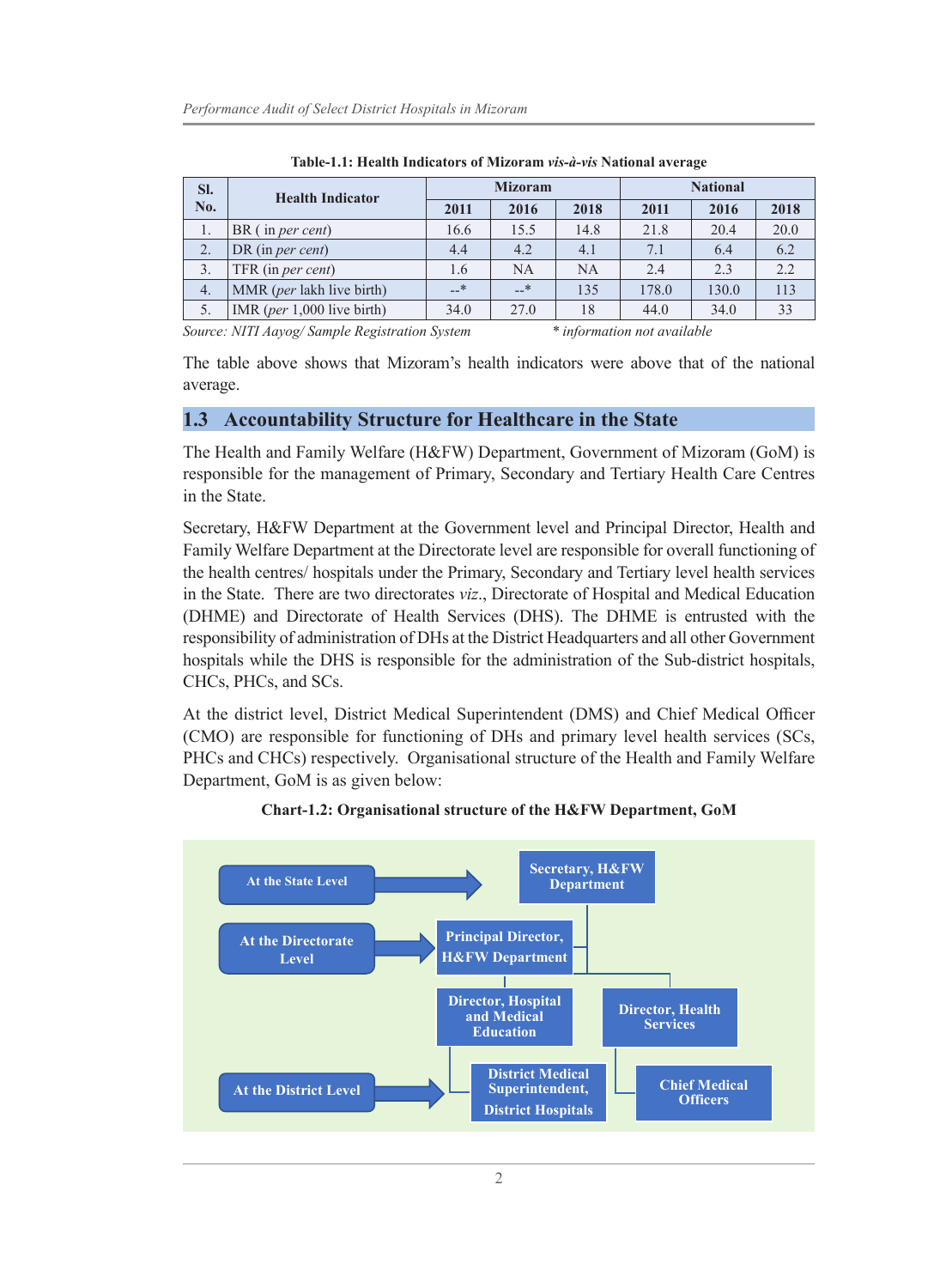#### **1.4 Audit Framework**

#### **1.4.1 Background**

The focus of India's National Health Policy, 2017 is to strengthen the trust of the common man in the public healthcare system by making it predictable, efficient, patient-centric, affordable and effective, with a comprehensive package of services and products that meet immediate healthcare needs of most people. It envisages attainment of its goal through a preventive and promotive health care orientation in all developmental policies, and universal access to good quality health care services without anyone having to face financial hardship as a consequence. Healthcare services in the North Eastern Region (NER) are inadequate, in terms of the number of health facility available as well as the quality of facilities provided. The primary reason for the inadequacy of healthcare services are hilly and difficult terrain, inadequate budgetary outlay for health, absence of specialist doctors and other Medicare personnel, inadequate availability of sophisticated diagnostic equipment and limited presence of private sector in healthcare.

As per the Government of India (GoI) (written statement of the Union Minister of State for Health and Family Welfare in Parliament), as of June 2019, the entire NER accounted for about l0 *per cent* (88 out of 851) of the district hospitals available across the country.

In this context, delivery of health care in Mizoram, a hilly state with difficult terrain, spread over a geographical area of about 21,081 sq. km., a population density of 52 persons per sq. km. and very limited participation of private health care providers compared to the rest of the country is a challenge. Since the majority of the population is mostly dependent on government hospitals, the efficient functioning of the public healthcare system is critical.

Mizoram accounted for eight out of these 88 (10 *per cent*) district hospitals in the NER. Provision of healthcare services by Government of Mizoram has been reviewed by the Comptroller and Auditor General of India (C&AG) which was reported in the Audit Report pertaining to the year ended 31 March 2016.

In this background, it was decided to conduct Performance Audit of healthcare services being provided at DHs in the State to assess the availability of resources identified as essential by Indian Public Health Standards (IPHS) and to evaluate the quality of healthcare services being provided by these hospitals in some selected domains.

#### **1.4.2 Audit Domains**

The following audit domains/ themes were identified for the performance audit of district hospitals:

| <b>Resources</b>    | <b>Line Services</b>                  |                     | <b>Support Services</b> | <b>Auxiliary Services</b> |
|---------------------|---------------------------------------|---------------------|-------------------------|---------------------------|
| • Manpower          | • Out-patients                        | • Drug storage      |                         | • Patient rights          |
| • Infrastructure    | • In-patients                         | • Hygiene           |                         | • Patient safety          |
| $\bullet$ Equipment | • Emergency                           | • Infection control |                         | • Referral services       |
| • Drugs $&$         | • Operation & ICU                     | • Ambulance         |                         |                           |
| Consumables         | $\bullet$ Laboratory &<br>diagnostics | • Power backup      |                         |                           |

#### **Chart-1.3: Audit Domains**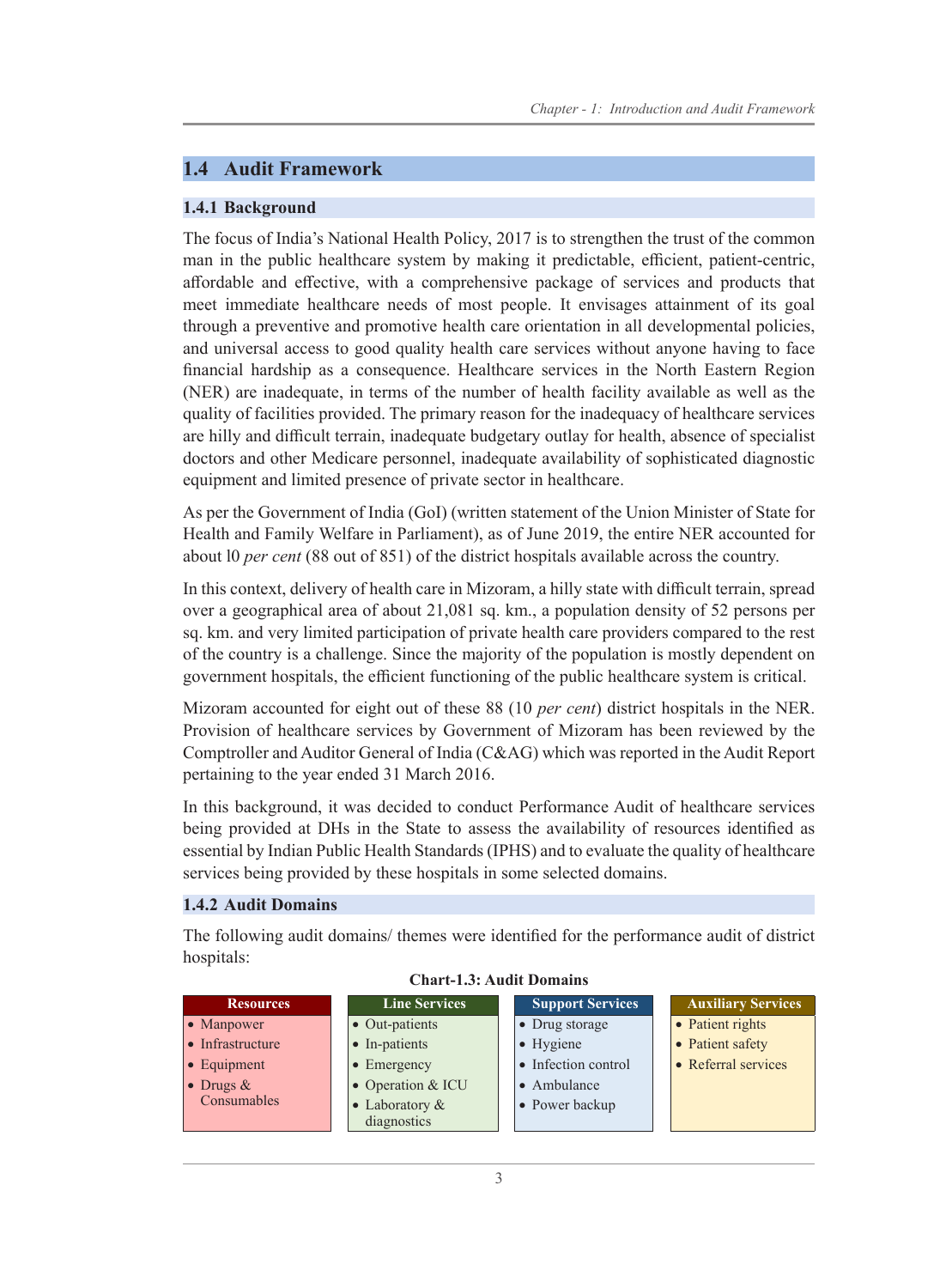#### **1.4.3 Audit Objectives**

In pursuance of the audit domains/ themes identified above, the objectives of carrying out a Performance Audit of select DHs are to assess whether:

- i. adequate and essential resources manpower, drugs, infrastructure, equipment and consumables are available for effective functioning of the district hospitals;
- ii. timely and quality healthcare is delivered through line services like OPD, IPD, ICU, OT, trauma & emergency, *etc*. and diagnostic services;
- iii. support services like drug storage, sterilisation, hygiene, waste management, infection control, ambulance, power back-up/ UPS, *etc*. are aiding the line departments in providing a safe and sterile environment; and
- iv. the adequacy and timeliness of healthcare services relating to maternal and infant care, cancer, and HIV/ AIDS.

#### **1.4.4 Audit Criteria**

Audit findings were benchmarked against the criteria sourced from the following:

- Indian Public Health Standards (IPHS) guidelines for district hospitals;
- NHM guidelines 2005 and 2012;
- National AIDS Control Organisation (NACO) Programmes guidelines;
- Janani Sishu Suraksha Karyakram (JSSK) guidelines;
- National Quality Assurance Standards (NQAS) for district hospitals;
- Swachchhta guidelines for public health facilities, GoI;
- Assessor's Guide Book for Quality Assurance in District Hospitals 2013, GoI;
- Operational guidelines for prevention, screening and control of common noncommunicable diseases, GoI;
- Indian Council of Medical Research (ICMR) guidelines on Hospital Infection Control;
- Bio-Medical Waste (Management and Handling) Rules, 1998 & 2016;
- Operational framework for management of common cancers, GoI;
- Maternal and new born Health Tool kit, 2013; and
- Government policies, orders, circulars, budgets, annual reports, *etc.*

#### **1.4.5 Scope of Audit and Methodology**

The Performance Audit covered the five year period from 2014-15 to 2018-19 and involved scrutiny of records in the offices of Director, Hospital & Medical Education; Mission Director, NHM; District Medical Superintendents (DMSs) and three selected DHs.

We test-checked records of the Department and the Directorate of Health and Family Welfare to understand policy initiatives, prioritisation of activities, funding and overall support. Field audit was carried out between November 2019 to February 2020 and records of the selected DHs were scrutinised; healthcare facilities and infrastructure were